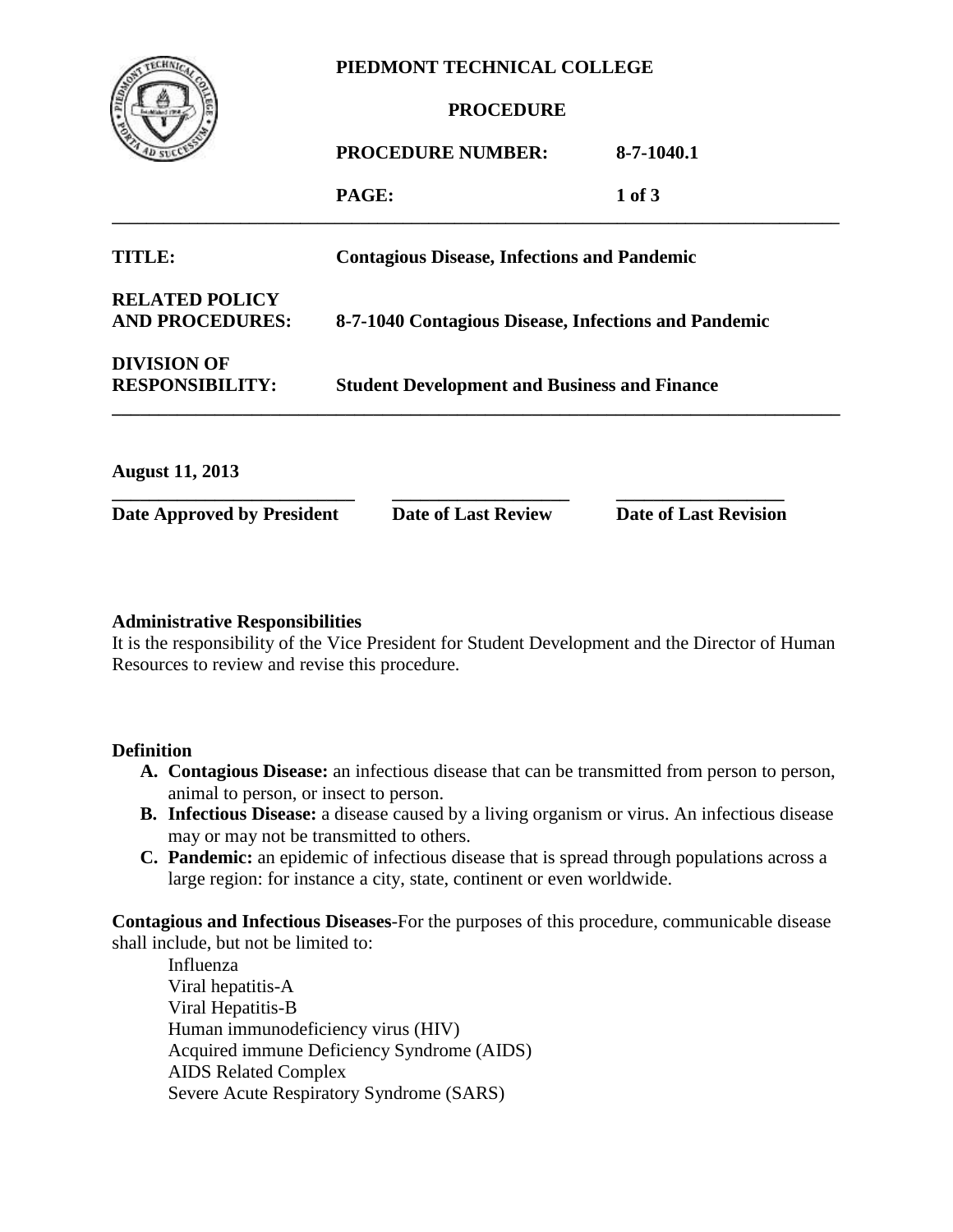

### **PIEDMONT TECHNICAL COLLEGE**

#### **PROCEDURE**

## **PROCEDURE NUMBER: 8-7-1040.1**

**PAGE: 2 of 3 \_\_\_\_\_\_\_\_\_\_\_\_\_\_\_\_\_\_\_\_\_\_\_\_\_\_\_\_\_\_\_\_\_\_\_\_\_\_\_\_\_\_\_\_\_\_\_\_\_\_\_\_\_\_\_\_\_\_\_\_\_\_\_\_\_\_\_\_\_\_\_\_\_\_\_\_\_\_\_\_\_\_\_\_\_**

Tuberculosis Chicken Pox Ringworm German Measles Measles Whooping Cough **Scabies** Trachoma, Granulated lids Impetigo Acute conjunctivitis Lice

## **Procedure**

#### **A. Confidentiality**

Under all circumstances, the individual's right of privacy will be protected. Only those individuals who are directly involved with the student(s) or employee's daily activities will be notified concerning the presence of a communicable disease.

#### **B. Pandemic**

Should a pandemic occur, the College President will work in concert with local fire, rescue, and emergency medical services as well as the Department for Health and Environmental Control (DHEC) and Centers for Disease Control and Prevention (CDC) to determine the need to evacuate/close the college in the interest of personal safety and, if necessary, to establish any quarantine or containment protocols.

#### **C. Students**

1. Student's Responsibility

If any student has knowledge of having a contagious or infectious disease or having been exposed to a contagious or infectious disease, it is the responsibility of the student to notify the Vice President for Student Development

2. Employee Responsibility

If an employee suspects a student of having a health condition which could possibly be communicated to others, the Vice President for Student Development